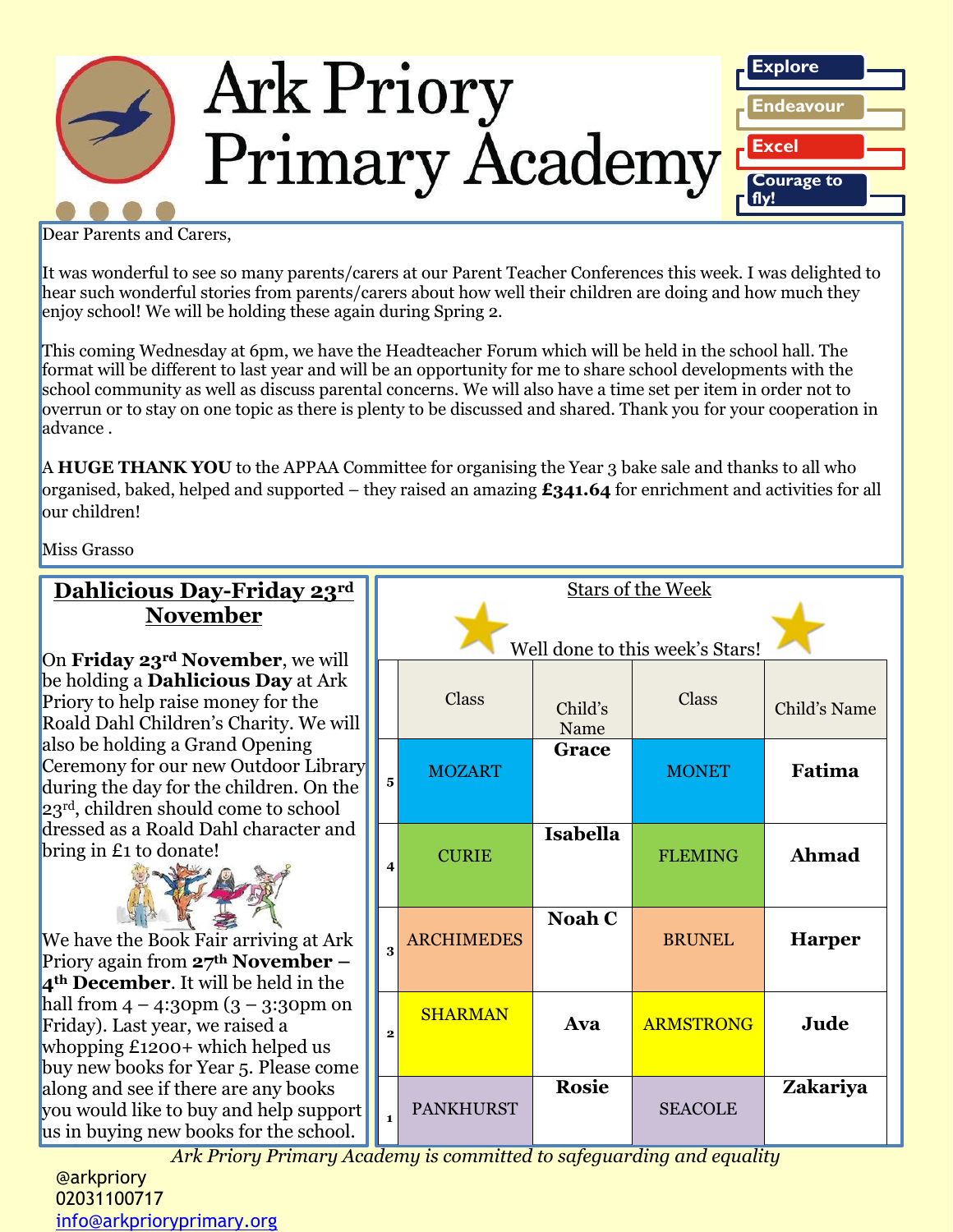

# **Library Meeting**

There is going to be a meeting for the library volunteers on **Tuesday 27th November at 08.40 am.** This meeting is for current volunteers and anyone else who would like to help out with our school library. If you would like any further information please contact Natasha Harper: n.harper@arkprioryprimary.org



On Wednesday evening, Miss Terry and I attended Primary Science Quality Mark Awards night in Central London. This award only been awarded to 230 infant, junior, primary, middle and special schools to celebrate a commitment to excellence in science teaching and learning

This is an amazing accomplishment for Ark Priory. Jane Turner, PSQM National Director said: *"Gaining a Primary Science Quality Award is a significant achievement for a school. The profile and quality of science teaching and learning in each awarded school is very high. Children are engaging with great science both in and outside the classroom, developing positive attitudes towards science as well as secure scientific understanding and skills. Science subject leaders, their colleagues, head teachers, children, parents and governors should be very proud."*

I would like to personally highlight how proud I am of Miss Terry, our STEM lead and the team for all their hard work in gaining this award for our school. What an outstanding achievement!

*Ark Priory Primary Academy is committed to safeguarding and equality*  @arkpriory 02031100717 [info@arkprioryprimary.org](mailto:info@arkprioryprimary.org)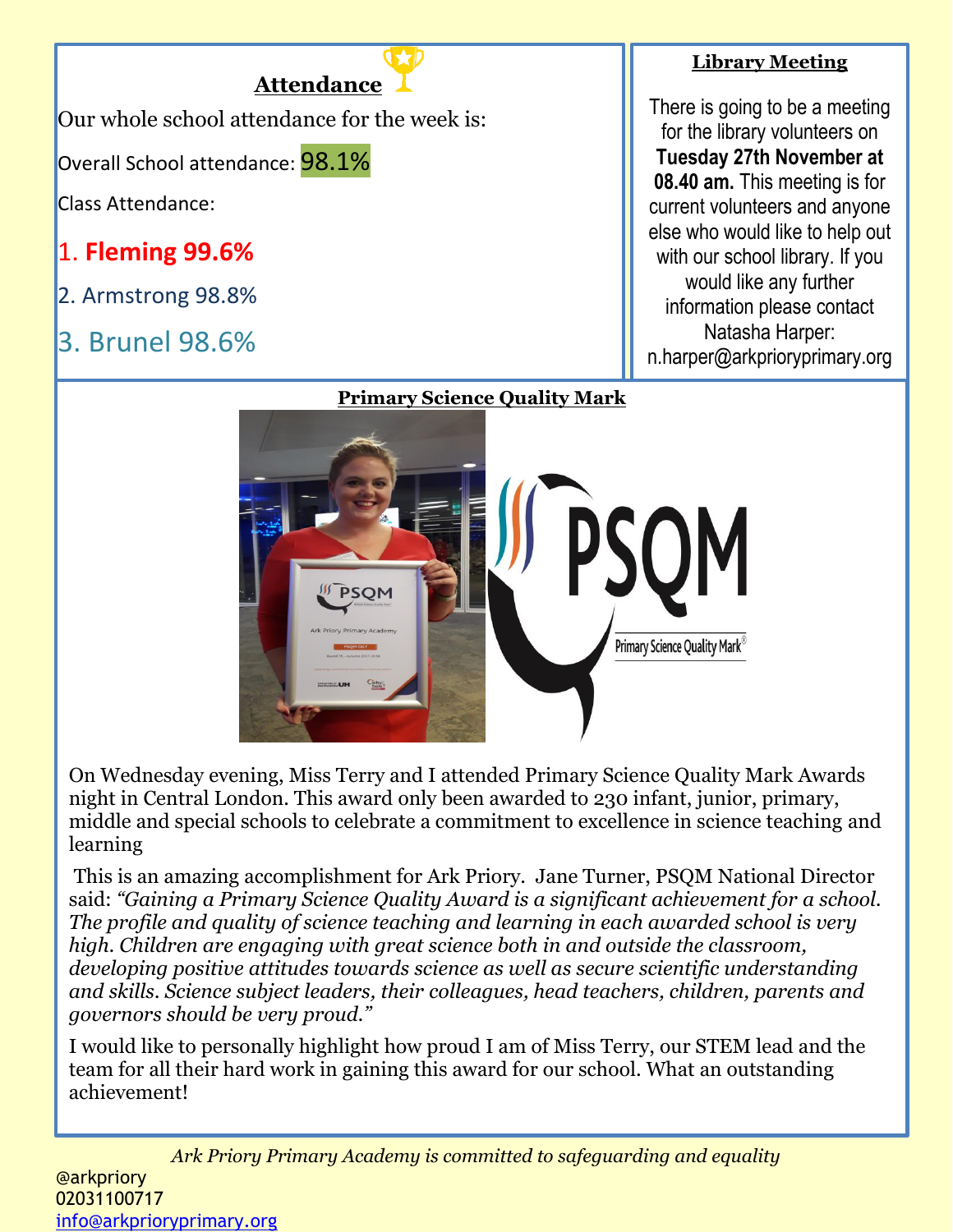# **Parent's Corner**

This will be a new regular segment on the newsletter to highlight some of the activities of our children and parents outside of school. If you are doing something amazing for charity, take your child to a fantastic dance class or go to a great Baby group that you think others may enjoy for example, please send me the information at d.grasso@arkprioryprimary.org so it can be included in our newsletter. Thank you.

Let's see how as a community we have the **courage to fly'**, and explore, endeavour and excel!

# **This week's Parent Corner:**

One of our parents, Emma Webster works for a charity called YESS (Your Employment Settlement Service [www.yesslaw.org.uk\)](http://www.yesslaw.org.uk/) which is an employment law advice charity. They provide affordable employment law advice on all employment law related issues. Unfortunately it isn't always free – but they do charge according to income so operate a cross subsidy model and give 10-15 minutes free advice to anyone that calls them and occasionally take on pro bono work.

However, last week they launched a FREE advice service with the Fawcett Society that is aimed specifically at Equal Pay as part of 'Equal pay Day' on November 10<sup>th</sup>. The BBC China editor Carrie Gracie has gifted Fawcett all her backing from the BBC in order to help set up this advice service on the proviso that they work with the charity. They will provide free advice and support to people earning under £30,000 who think that they are being paid unequally. To access the scheme people need to fill in a form on the Fawcett website which is at

[https://www.fawcettsociety.org.uk/equal-pay-advice-service.](https://www.fawcettsociety.org.uk/equal-pay-advice-service)

If you want to read more, then you can have a look at their website page <https://www.yesslaw.org.uk/equal-pay-advice-support/> or at Emma's blog which is in the Huffington Post [https://www.huffingtonpost.co.uk/entry/equal-pay](https://www.huffingtonpost.co.uk/entry/equal-pay-day_uk_5be45de5e4b0e843889517ce?utm_hp_ref=uk-equal-pay)day uk 5be45de5e4b0e843889517ce?utm\_hp\_ref=uk-equal-pay

Thank you Emma for this support!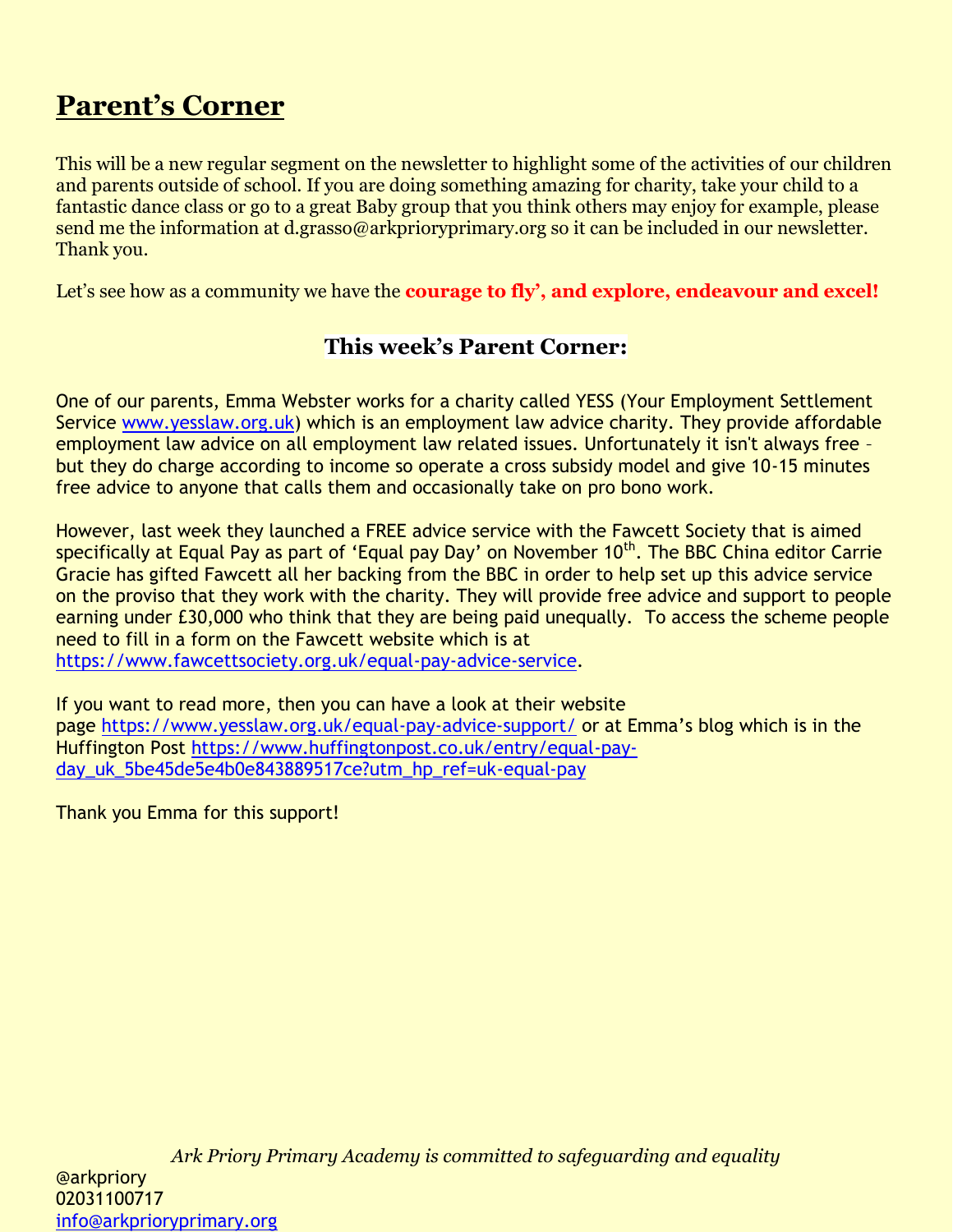# **A message from our APPAA committee…………….**

### **Ark Priory Christmas Fair - Sat 8 Dec 2018 - HAVE YOU SAVED THE DATE?!**

Funding 'The Happiness Project', this year's fundraising push is to make school life happier, healthier and more fun!

To encourage more involvement from the wider community this year, we have allocated areas to each year *group to look after.*

 *Year 5 – Bar and International Food – Year 5 will be manning the bar and the ever popular International Food stall. Contact Leisel (Bar), Souraya (International Food) or Vic (Year 5 rep) to offer your support in advance and on the day. We will be calling out for your delicious International food donations nearer the time!*

 *Year 4 - Hot Food/ kids food from kitchen We will be selling yummy hot food for adults and kids out of the school kitchen. Please sign up to offer your support.* 

 *Year 3 and Reception – Santa's Grotto. Santa will be visiting the fair and we want to ensure a magical setting for your child's meeting with main man. Contact Stef (Reception Rep) if you can help set up a magical backdrop, or help with the running of it on the day. We will be announcing the details of advance ticket sales soon - look out for notices/posters next week!*

 *Year 2 – Kids games and entertainment. We would love to run a Scavenger Hunt, and other traditional fair favourites to keep our little ones entertained on the day. We are asking for Year 2 parents to get behind this, contact Nino (Year 2rep) for more information.*

*Year 1 –Tombola donations please*

*Please have a rummage at home for anything you think someone would like to win and donate it to the tombola!!*

*For kids (ideally New or in really good condition): soft toys, games, books, toys etc.*

*For adults (ideally New): any unwanted gifts, bottles (of scent, wine, spirits, shampoo, etc!!), household items, etc!*

*You can leave donations at the Christmas fair table once it is up and running in the next couple of weeks. If you have donations already, please leave them in the front office, labelled tombola! Contact Amanda (Year 1 Rep) for more information or if you would like to get involved.*

 *Nursery (AM and PM) – Tea/coffee and cakes. This year both Nursery classes together are in charge of the tea and cakes stall. They are looking for Nursery parents from AM and PM groups to help set up, run the stall on the day or clear up. Contact Dek (Nursery PM Rep) for more info. For our fabulous bakers amongst the school community, start planning your bakes, as we will be calling out nearer the time!*

**Student Enterprise** - each class is preparing for the children to create and make goods to sell at the fair - we will be calling out for parent helpers for this in advance and at the fair itself.

**Rotas** - Thanks to those who signed up for a rota slot at Parents Consultation Evenings. If you would like to volunteer to help, the rotas will be going up on the noticeboard in the side entrance.

**External Stalls -** we welcome any entrepreneurs with links to our community (parents/friends etc) to have a stall at the fair to sell their own (non conflicting) products. Price per table £30. Limited availability. Please contact [appaacommittee@gmail.com](mailto:appaacommittee@gmail.com) for further details.

*Ark Priory Primary Academy is committed to safeguarding and equality*  @arkpriory 02031100717 [info@arkprioryprimary.org](mailto:info@arkprioryprimary.org)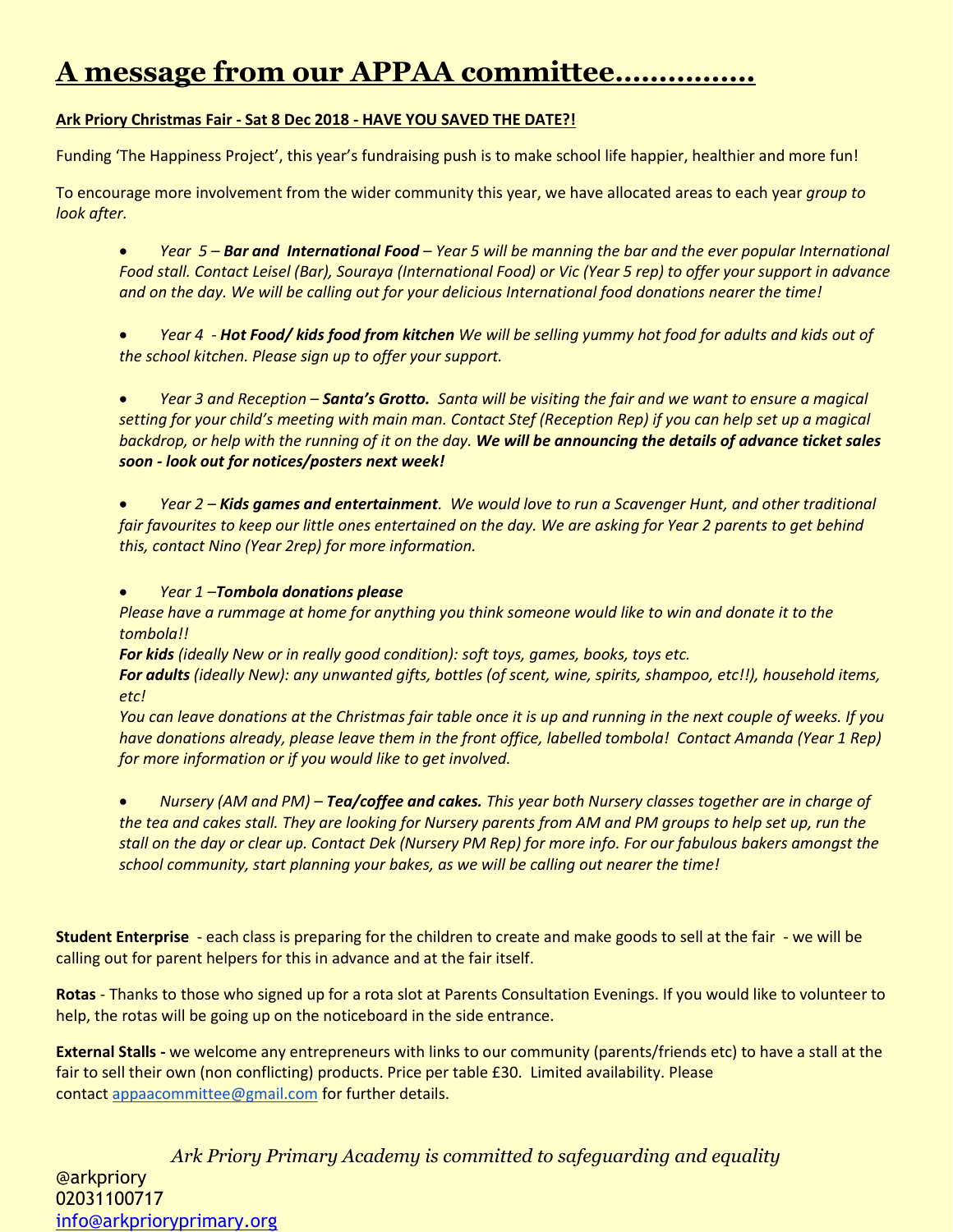**We need an electrician!** - We would love to be able to re-use our Christmas lights and other electrical items that we need to run the fair, but regulations state that we need a yearly PAT test in order to do this. Can you help test and certify? Please contact [appaacommittee@gmail.com](mailto:appaacommittee@gmail.com)

**Christmas Decorations** - do you have any large size Christmas baubles that you could donate or lend to transform our venue into the 'happy' Christmas Fair. Please bring them to the APPAA table when it is up and running!

**Christmas Fair Brochure** - Last call for those who may be interested to take an ad in our professionally produced, A5, colour Fair brochure. Please contact Laura Wilkin via [appaacommittee@gmail.com](mailto:appaacommittee@gmail.com)

**Christmas Raffle** - loads of great prizes have been secured - look out for further info on our fabulous prizes, and tickets appearing in book bags next week!

#### **Other news**

**Year 3 Bakesale** - thanks to all who organised, baked, helped and supported - we raised an amazing **£341.64** for enrichment and activities for all our children!

**Wishing Tree** - many thanks to those who have contributed so far in order to fill the classrooms with additional resources for our children. Goods to the value of £1348 have been acquired by 18 donations. Please see updated list below and spread the word to family and friends in case anyone would like to make a donation. Contact Charlotte Newlands via [appaacommittee@gmail.com](mailto:appaacommittee@gmail.com)

# **Wishing Tree List 2018/19**

### **Art**

**Aprons £2.70 x 35 = £95 Class box of colouring pencils for £28 Electric pencil sharpener £12**

#### **Library**

**Book stands 25 for £81 Label maker £23**

**Early Years – Nursery and Reception**

**Small world Police Station £100**

**Small World Fire Station and Fire Engines £118**

**Airport and Aeroplanes £35**

**Multicultural People Figures £42**

**Animal Dress up costumes £12 x 3 = £36**

**Story puppets (for popular stories) £22 x 2 = £44**

**Messy Play Resources eg jelly bath etc. £5 each x 6 = £35**

*Ark Priory Primary Academy is committed to safeguarding and equality*  **Year 1 Storytelling Finger Puppets 24pcs-£39.95 x 2 = £80 Personal CD Player £13 x 2 = £26 Gears gears gears gizmo set £18 x2 = £36**

@arkpriory 02031100717 [info@arkprioryprimary.org](mailto:info@arkprioryprimary.org)